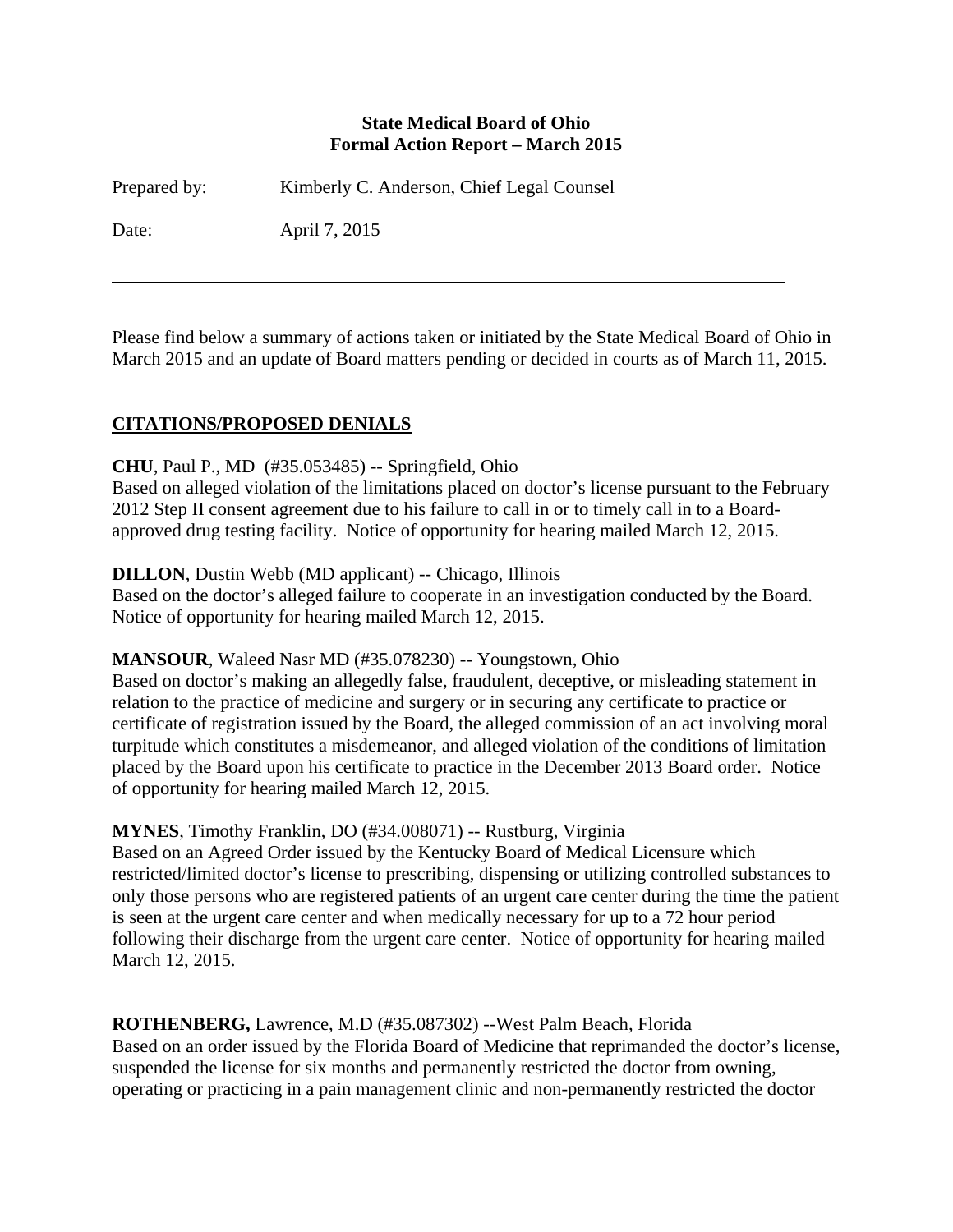from prescribing controlled substances. Notice of opportunity for hearing mailed March 12, 2015.

### **SRESTHADATTA**, Paul, DO (#34.007180) -- Powell, Ohio

Based on allegations that doctor prescribed controlled substances from 11/7/14 through at least 12/9/14 in violation of the November 2014 order suspending the doctor's license to practice osteopathic medicine and surgery and the doctor's alleged violation of his April 2011 Step II consent agreement by testing positive for the presence of oxycodone in a random urine drug screen. Notice of opportunity for hearing mailed March 12, 2015.

### **WILLIAMS**, Haylee Brianne, L.M.T. (#33.017442) -- Sandusky, Ohio

Based on the allegation that the massage therapist practiced massage therapy without a license which is an act constituting a felony and allegedly made a false, fraudulent, deceptive or misleading statement in attempting to secure a certificate to practice or certificate of registration issued by the Board. Notice of opportunity for hearing mailed March 12, 2015.

# **FINAL ORDERS**

**BIDARI**, Timmappa P., MD (#35.036806) -- Westlake, Ohio

Medical license reprimanded based on the doctor's conviction in the United States District Court for the Northern District of Ohio on one count of Misbranding, a Class A misdemeanor, committed in the course of practice, which was itself based on the doctor's purchase and use of foreign oncology drugs that were not approved by the FDA. Effective March 12, 2015.

# **JACKSON**, Paul Edward, MD (#35.086453) -- Wilton Manor, Florida

Medical license revoked based on prior actions by the Texas Medical Board wherein doctor's temporary medical license was revoked for failure to meet standard of care in the treatment of two patients, failure to safeguard against complications, provision of medically unnecessary services to a patient and failure to obtain informed consent and by the West Virginia Board of Medicine wherein the doctor's license to practice medicine and surgery was revoked based upon the Texas Medical Board order. Effective March 12, 2015.

# **MASSOUH**, Marwan, MD (#35.056179) -- Fairview Park, Ohio

Medical license suspended for an indefinite period of time, but not less than 60 days, with conditions for reinstatement and probationary conditions, terms and limitations for at least two years. Suspension commences on the  $31<sup>st</sup>$  day following the date on which the order becomes effective. Based on the doctor's conviction in the United States District Court for the Northern District of Ohio on one count of Misbranding, a Class A misdemeanor, committed in the course of practice, which was itself based on the doctor's purchase and use of foreign oncology drugs that were not approved by the FDA. Effective March 25, 2015.

# **MOMAH**, Dennis Somto, MD (#35.064950) -- Southfield, Michigan

Medical license permanently revoked based on the doctor's conviction in the United States District Court for the Southern District of Georgia, Brunswick Division, on one felony count of Distribution and Dispensation of a Controlled Substance and on prior action against the doctor's medical license by the Georgia Composite Medical Board and the Medical Quality Assurance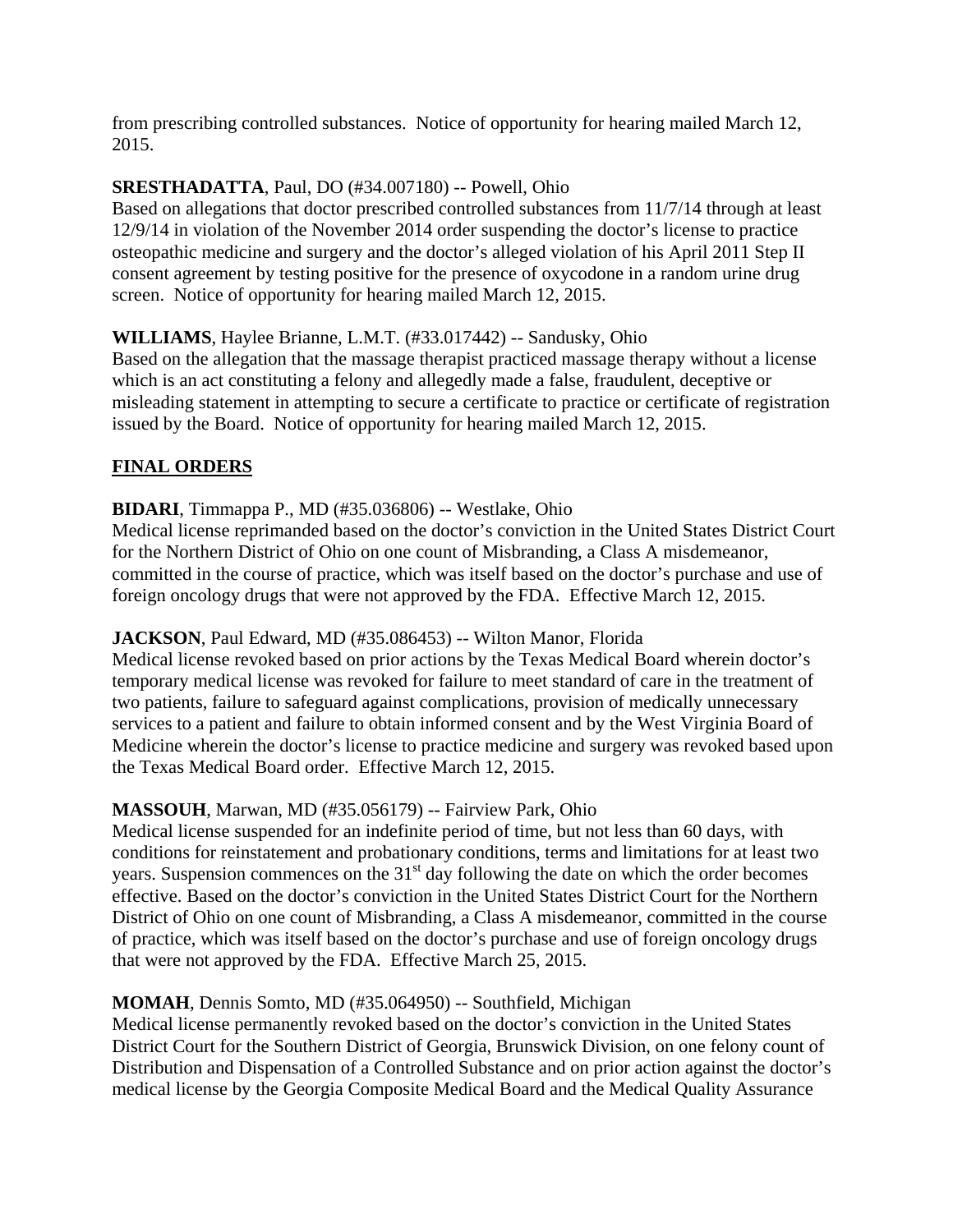Commission for the Department of Health in the State of Washington. Effective March 12, 2015.

**O'BRIEN**, Michael J., DO (#34.006651) -- Brecksville, Ohio

Medical license permanently revoked based on allegations that the doctor is impaired in his ability to practice according to acceptable and prevailing standards of care because of habitual or excessive use or abuse of drugs, alcohol, or other substances that impair ability to practice due to two urine drug screens submitted by the doctor which tested positive for Fentanyl and norfentanyl. Effective March 25, 2015.

# **CONSENT AGREEMENTS**

**BENDER**, Thomas Michael, AA (#67.000178) -- North Royalton, Ohio Anesthesiology assistant license suspended for an indefinite time of at least 180 days with interim monitoring conditions and conditions for reinstatement established, including requirement that doctor enter into a subsequent consent agreement incorporating probationary terms, conditions and limitations as determined by the Board. Based on anesthesiology assistant's admission that he is impaired in his ability to practice according to acceptable and prevailing standards of care because of habitual or excessive use or abuse of drugs, alcohol, or other substances that impair ability to practice. Agreement effective March 11, 2015.

### **HAWLEY**, Aimee Lynn MD (#35.079024) -- Findlay, Ohio

Medical license reprimanded and subject to probationary terms, conditions and limitations for at least one year based upon doctor's admission that she violated the American Medical Association Principles of Medical Ethics by accessing a colleague's electronic medical records without the colleague's permission and without having a legitimate medical reason to access the records. Agreement effective March 11, 2015.

### **MOLINAR**, Alddo Antonio MD (#35.096707) -- Poland, Ohio

Medical license subject to probationary terms, conditions and limitations for at least two years based upon doctor's admission that he is unable to practice medicine and surgery without appropriate treatment, monitoring or supervision by reason of mental illness or physical illness. Agreement effective March 11, 2015.

# **PROBATIONARY REQUESTS AND MODIFICATIONS**

**BALTER**, Kevin Scott, MD (#35.120887) -- Omaha, Nebraska

Doctor's request to approve monitoring physician granted by vote of the Board on March 11, 2015. Frequency and number of charts to be reviewed by monitor established.

### **BONNER**, Courtney Deselm, DO (#34.006885) -- Cambridge, Ohio

Doctor's request to approve new monitoring physician granted by vote of the Board on March 11, 2015.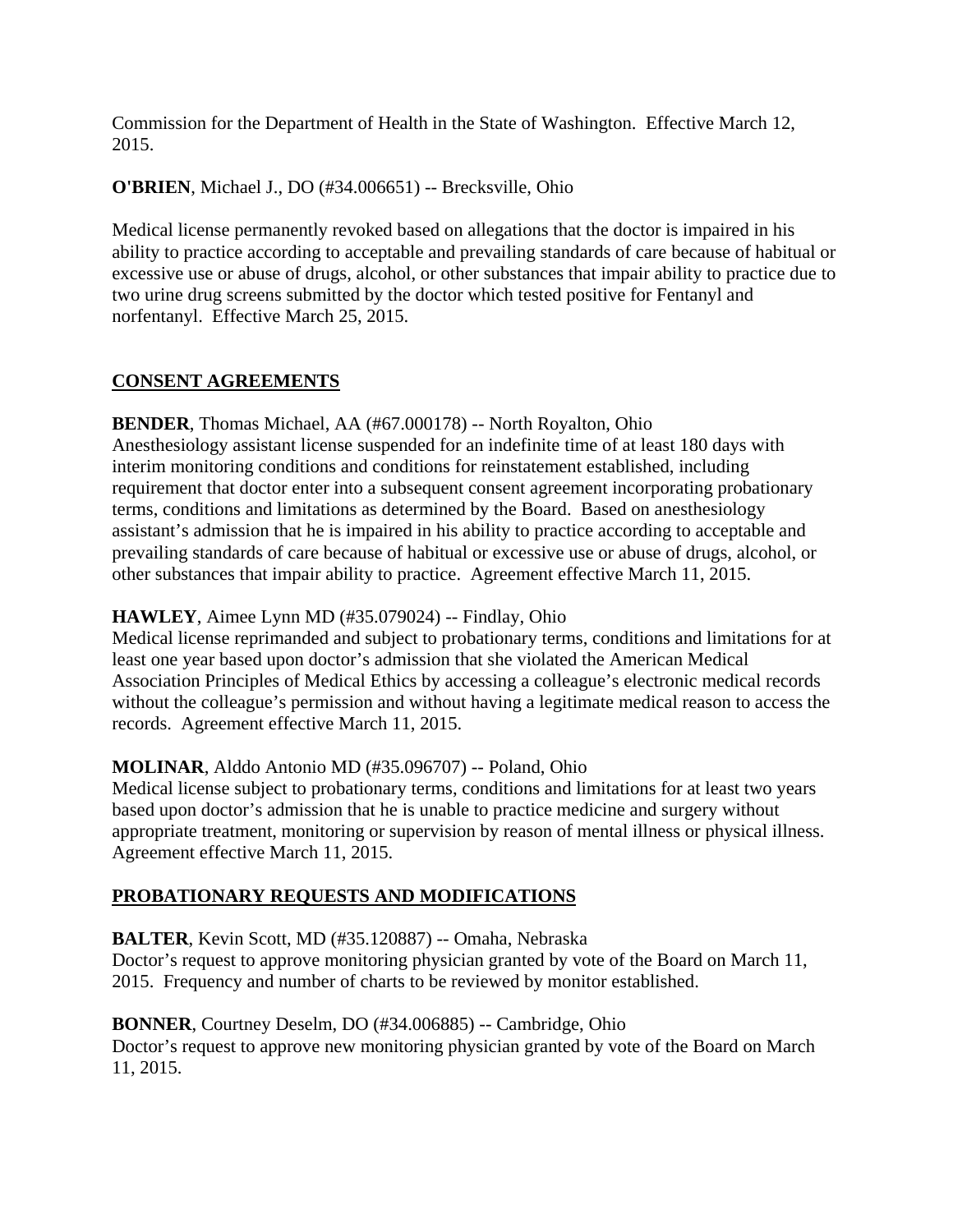**HENRY**, John Sherman, MD (#35.077820) -- Marietta, Ohio Doctor's request to approve new monitoring physician granted by vote of the Board on March 11, 2015.

**KANG**, Kavita A.J., DO (#34.010993) -- Loveland, Ohio Doctor's request to approve additional monitoring physician granted by vote of the Board on March 11, 2015.

**KELLEMS**, Matthew David, MD (#35.091034) -- Shaker Heights, Ohio Doctor's request to approve new monitoring physician granted by vote of the Board on March 11, 2015.

**LEWIS**, Carol Elaine, MD (#35.098281) -- Cleveland Heights, Ohio Doctor's request to reduce psychotherapy sessions to two per month granted by vote of the Board on March 11, 2015.

**MANSOUR**, Waleed Nasr, MD (#35.078230) -- Youngstown, Ohio Doctor's request for approval of an ethics course granted by vote of the Board on March 11, 2015.

**NALLURI**, Anil Choudary MD (#35.040657) -- Canfield, Ohio Doctor's request to approve ethics and record-keeping courses granted by vote of the Board on March 11, 2015. Doctor's request to approve coding course denied by vote of the Board on March 11, 2015.

**PAUL**, Sheila Salome, DO (#34.006622) -- Bentleyville, Ohio Doctor's request to approve new monitoring physician granted by vote of the Board on March 11, 2015.

**ROSE**, Bernard Joseph MD (#35.052219) -- Kettering, Ohio Doctor's request to reduce psychiatric treatment to one per month and discontinue chart review granted by vote of the Board on March 11, 2015.

**SKIBICKI**, Rick MD (#35.047024) – Phoenix, Arizona Doctor's request to reduce appearances to every six months granted by vote of the Board on March 11, 2015.

**SWANSON**, Shannon Lee, DO (#34.008887) -- East Springfield, Pennsylvania Doctor's request to approve new practice plan and monitoring physician granted by vote of the Board on March 11, 2015. Frequency and number of charts to be reviewed by monitor established.

**WEINER**, Mark Aaron DO (#34.005502) -- West Bloomfield, Michigan Doctor's request to be monitored by the Michigan Health Professional Recovery Program while he resides in Michigan with testing frequency determined by Ohio granted by vote of the Board on March 11, 2015.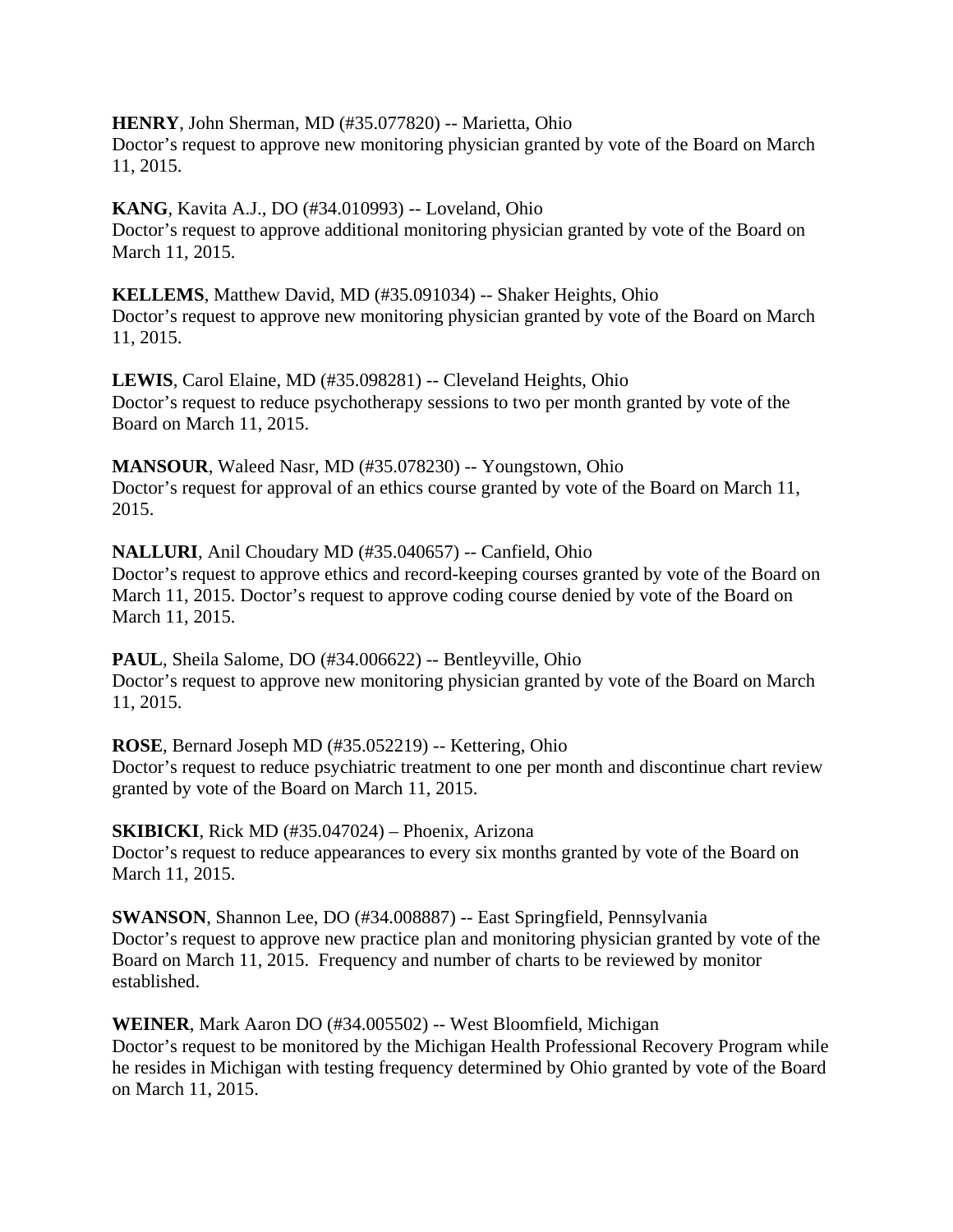**YAMOUR**, Adil Younis, MD (#35.047500) -- Mt. Sterling, Ohio Doctor's request to approve new monitoring physician granted by vote of the Board on March 11, 2015.

### **PROBATION TERMINATED**

**CHAPPELOW**, Aimee V., M.D. (#35.094719) -- Westlake, Ohio Doctor's request for release from terms of 1/13/10 Consent Agreement granted by vote of the Board on March 11, 2015. Effective immediately.

**GODOFSKY**, Alan A., MD (#35.053644) -- Cincinnati, Ohio

Doctor's request for release from the probationary terms of 3/13/13 Board Order granted by vote of the Board on March 11, 2015. Effective 3/27/15. Doctor's license continues to be restricted to practice of anesthesiology solely in a perioperative practice environment and limited to dispensing or otherwise professionally utilizing controlled substances on patients undergoing surgical and/or diagnostic procedures. Restrictions remain in effect until the State Medical Board of Ohio issues an order lifting the limitation based upon the receipt of documents from the Kentucky Board of Medical Licensure that it has lifted the limitation.

### **GORDON**, Julian A., MD (#35.040438) -- Beachwood, Ohio

Doctor's request for release from terms of 10/16/09 Consent Agreement granted by vote of the Board on March 11, 2015. Effective immediately.

**MAYCON**, Zev R., MD (#35.072264) -- Massillon, Ohio

Doctor's request for release from terms of 3/10/10 Step II Consent Agreement granted by vote of the Board on March 11, 2015. Effective immediately.

**THOMAS**, Gregory Michael., MD (#35.048215) -- Toledo, Ohio Doctor's request for release from terms of 3/14/07 Consent Agreement granted by vote of the Board on March 11, 2015. Effective immediately.

**WEIDMAN**, Amy Ruth., MD (#35.057181) – Broadview Heights, Ohio Doctor's request for release from terms of 3/14/12 Board Order granted by vote of the Board on March 11, 2015. Effective immediately.

### **LICENSE REINSTATED**

**WILLIAMS**, James Andrew., DO (#34.005346) -- Sylvania, Ohio

Doctor's request for reinstatement of license granted by vote of the Board on March 11, 2015 subject to the probationary terms and conditions as outlined in the July 9, 2014 Board Order for a minimum of five years. Effective immediately.